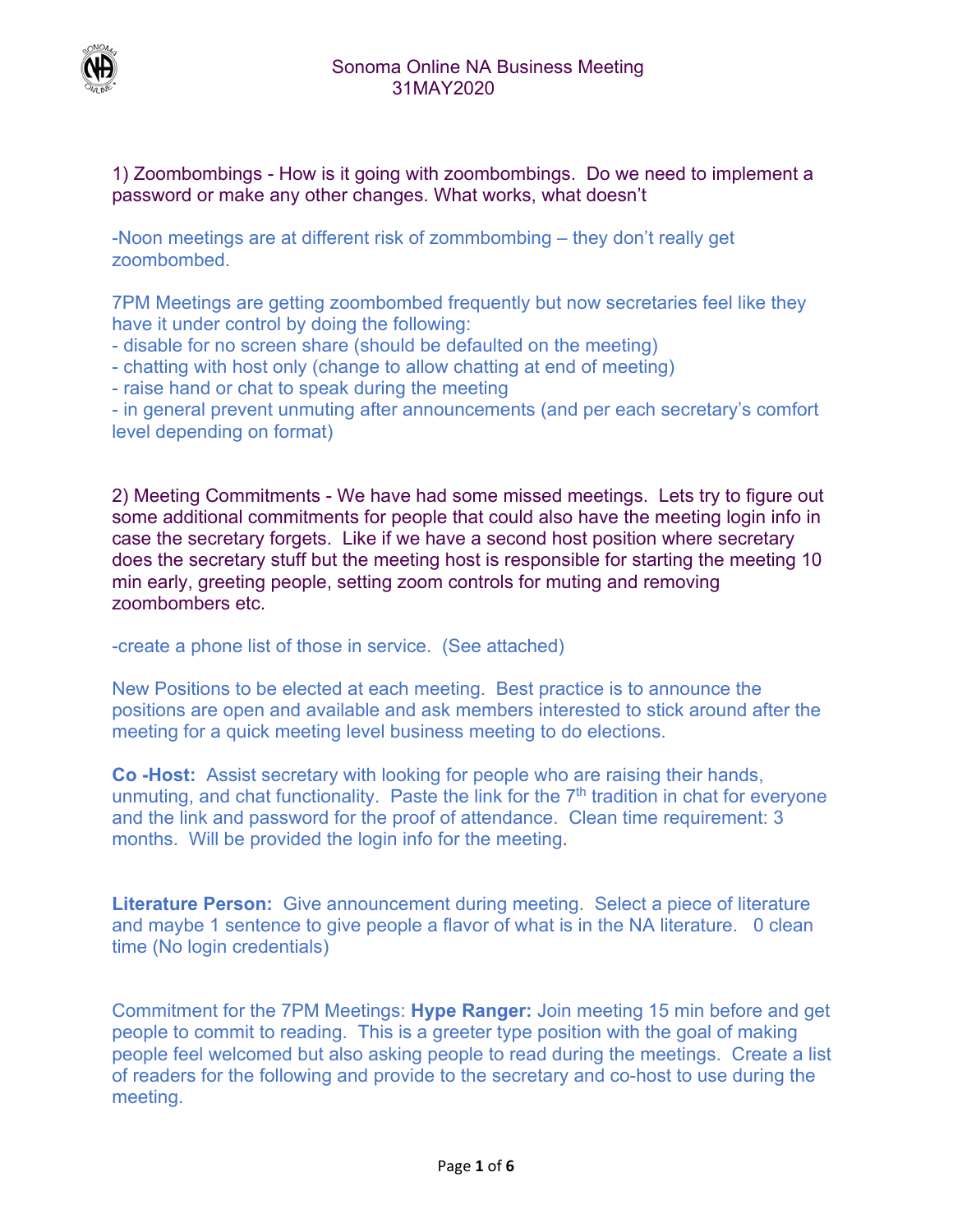



- ‐ Who is an Addict
- ‐ What is the NA Program
- ꞏ Why We Are Here
- ꞏ How it Works
- **Twelve Traditions of Narcotics Anonymous**
- ꞏ Just For Today
- 0 cleantime

# 3) Money stuff (update on our finances, bank account, etc)

Balances:

We have a prudent reserve of: \$30

Venmo balance of \$271.66

Will donate balances above prudent reserve to Area once able to after venmo can be linked to bank account (waiting on online access to bank account to do verification steps).

Group decided to use paypal and also accept credit cards. The simple paypal setup has only a fixed dollar amount which is set at \$5 a sum that is not too high and also high enough to justify the transaction fee. So if someone donates \$5 the group is getting \$4.55. There is a link now on the Donate page for PayPal and Credit Cards and some additional language including:

Sonoma Online NA is not affiliated with Venmo, Paypal, or any other banking institution. We do not endorse or oppose the use of these businesses. Our relationship is such that we are utilizing their services at this time to facilitate 7th tradition donations from our members.

# 4) Update the meeting format.

Meeting Format was reviewed by group and will be updated over the next couple of days. See below for meeting format.

5) Do we keep group long-term after pandemic? My guess is yes - so maybe we should write down group guidelines, with positions, cleantime requirements, etc.

A detailed conversation about this was tabled, but most agreed the group will probably stay in place even after the pandemic.

6) Future Business Meetings will be held on the last Sunday of every month at 6PM prior to the Sunday meeting. The business meeting will be added into the meeting format and posted on the home page.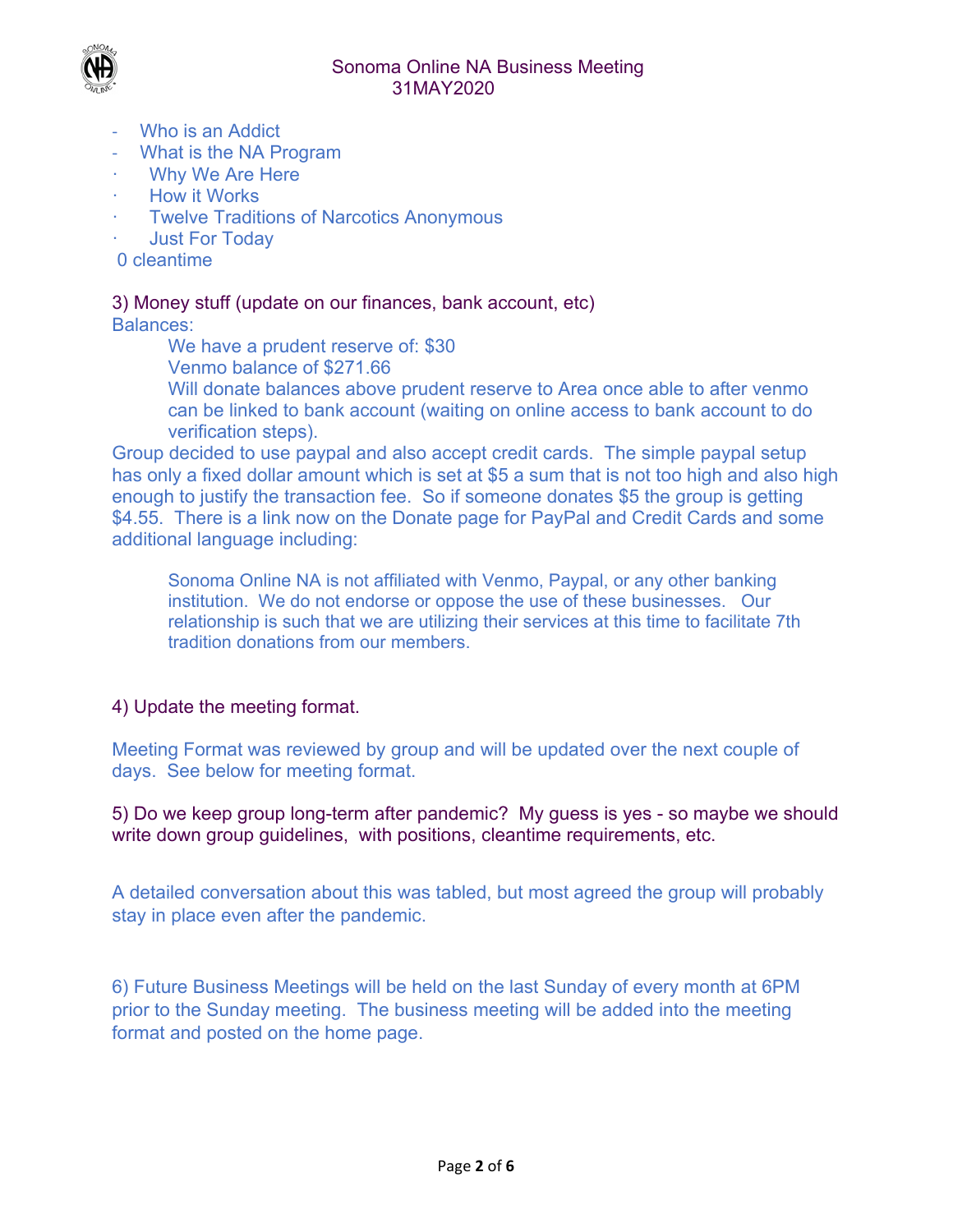

# Sonoma Online NA Business Meeting 31MAY2020

7) This group would like to host a birthday meeting at the end of each month. There was discussion about doing this on a Tuesday night June 30<sup>th</sup>. For more discussion on this those interested in planning can join the Birthday Meeting planning session on Sunday June  $14<sup>th</sup>$  at 6pm prior to the 7 pm meeting.

# Revised Meeting Format:

# **Meeting Format Begin:**

Welcome to the Monday Night Light Meeting of Narcotics Anonymous. Let's open the meeting with the Serenity Prayer.

Hello, I'm an addict and my name is  $\qquad \qquad$ .

**Anonymity:** This is an open meeting posted on the Sonoma County Narcotics Anonymous Meeting List. Our meetings are not recorded, and we ask that attendees NOT record in any way or screen print. Your login name may be displayed in the meeting, you can rename yourself. If you choose to dial-in from your phone and wish to keep your number private, dial \*67 before the area code of the meeting call in number.

**Technical info:** Upon entry to the meeting your microphone will be muted. In the first 5-10 minutes at the beginning and end of meeting you may unmute yourself by clicking the microphone. However, after the announcements and readings the host will have to unmute you if you wish to speak.

If you are connected through a device with a video camera you may choose to enable or disable your video image. You can do so by clicking the video icon in the lower menu.

Our first tradition states that "personal recovery depends on NA unity", if someone is disruptive to the meeting through displaying inappropriate images or other harassing or disruptive behavior they will be removed from the meeting.

## **Do we have any newcomers - someone within their first 30 days of recovery - or anyone here who is attending their first NA meeting?**

## **Is there anyone celebrating a recovery birthday?**

 **Can someone please read:**

- Who is an Addict
- What is the NA Program
- Why We Are Here
- How it Works
- **Twelve Traditions of Narcotics Anonymous**

# **Treasurer Announcement: 7th tradition**

The  $7<sup>th</sup>$  tradition states that "Every NA group ought to be fully self-supporting, declining outside contributions." This meeting does collect a  $7<sup>th</sup>$  tradition which pays for the cost of the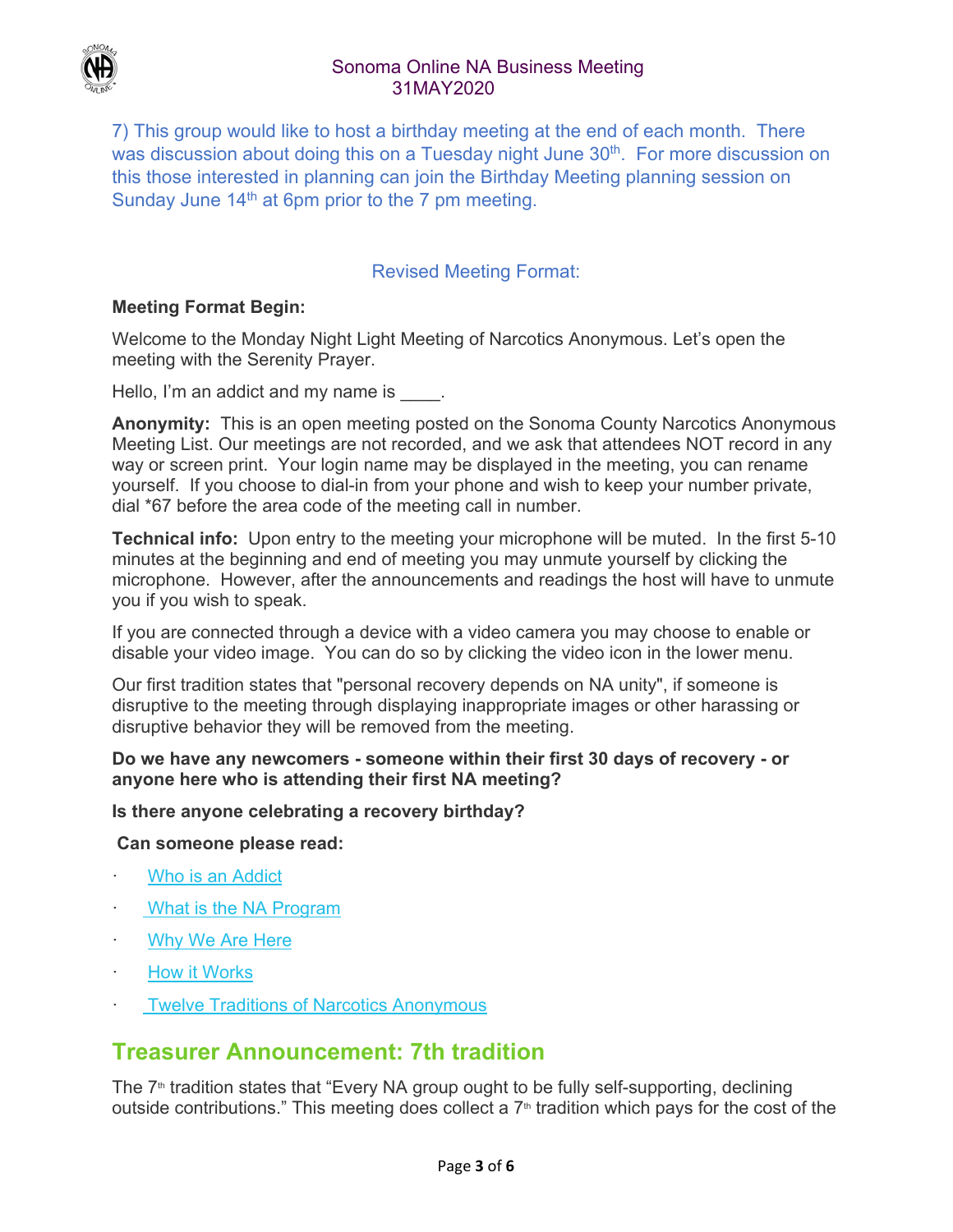

# Sonoma Online NA Business Meeting 31MAY2020

online meetings and anything left over will be donated to the Sonoma County Area of Narcotics Anonymous, Region, and World.

It costs nothing to belong to this fellowship, the  $3<sup>d</sup>$  Tradition states that "the only requirement for membership is the desire to stop using". If you are unable to contribute to the  $7<sup>th</sup>$  tradition, we welcome you and invite you to participate in the meeting.

Instructions for how to donate to the Sonoma Online NA Meeting can be found on the website **SonomaOnlineNA.org** on the "Donate" page. Currently donations are received through the following methods:

# **Venmo: @online-meeting**

# **PayPal**

# **Debit/Credit Card**

The donations page link will be posted in the chat.

Business Meeting: This groups business meeting is at 6pm the last Sunday of every month. Any members who are interested in the groups decisions and finances are welcome to join.

# **Are there any other NA related announcements?**

# **Literature Announcement:**

In lieu of being able to physically provide literature at our meeting during the pandemic we have compiled a list of sites that have NA literature hosted. We are not affiliated with these sites or groups. The list of literature can be found on the Sonoma Online NA website under the heading "Literature". The site is: Sonoma Online NA.org

You can also purchase literature to be mailed to you through the Northern California Region of Narcotics Anonymous. Their website is: norcalna.org and there is a link on the literature page.

# **Proof of Attendance Announcement:**

Proof of attendance can also be found on the SonomaOnlineNA.org site when you enter the password below. The site will then generate a pdf that you can download.

# **https://sonomaonlinena.org/proof**

**Use Passsword** 

**Service**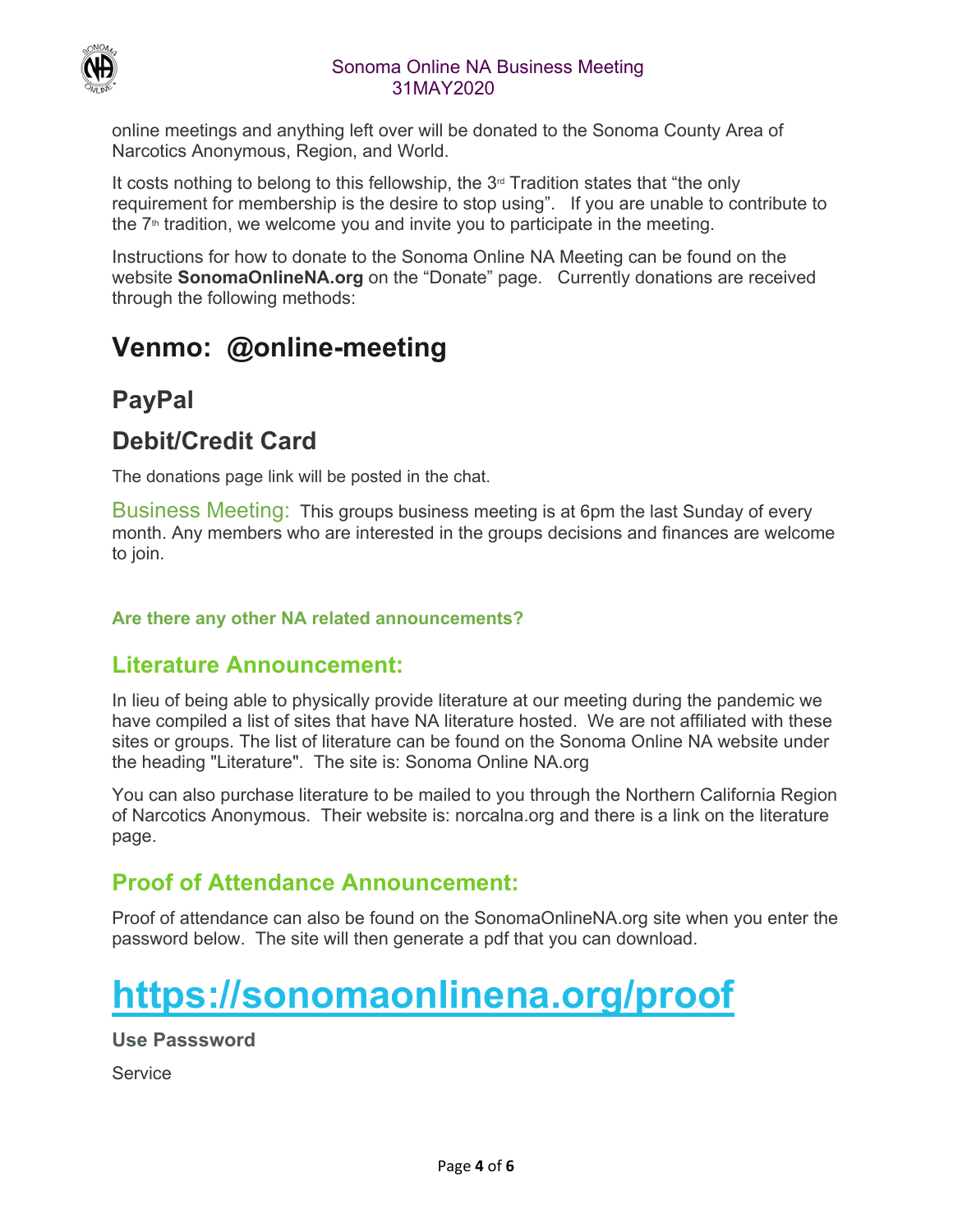

# **Meeting Format For Today:**

## **Discussion:**

Please limit your shares to 3-5 minutes so everyone has a chance to participate. You can participate by virtually *raising your hand*. The *Raise Hand* option is in the lower right corner, or in the Participants selection at the bottom or under the ... if on a mobile device. You may also use the "Chat" to send a message to the secretary or co-host that you would like to speak.

We ask that you do not engage in cross-talk. Cross-talk is interrupting another member by engaging in; dialogue, debate, or commenting extensively on others shares.

#### **In Closing:**

Does anyone have a burning desire? A burning desire is if you feel like using, speak up and take the power out of it. You should be able to unmute yourself now to speak up.

We ask that who you see here, and what you hear here, stays here. Please be respectful of our members anonymity.

Will someone read Just for Today?

## **Just For Today**

**Just for today** my thoughts will be on my recovery, living and enjoying life without the use of drugs.

**Just for today** I will have faith in someone in NA who believes in me and wants to help me in my recovery.

**Just for today** I will have a program. I will try to follow it to the best of my ability.

**Just for today** through NA I will try to get a better perspective on my life.

**Just for today** I will be unafraid, my thoughts will be on my new associations, people who are not using and who have found a new way of life. So long as I follow that way, I have nothing to fear.

#### **(in the 7pm format) After Meeting Socializing**:

Since we cannot socialize after the meeting in person, the meeting will remain online for approximately 10 minutes for those who would like to stay. Please be mindful that this is not a private space and anything shared after the meeting may be heard by those still logged in. The chat functionality is turned on so if you would like to reach out to specific